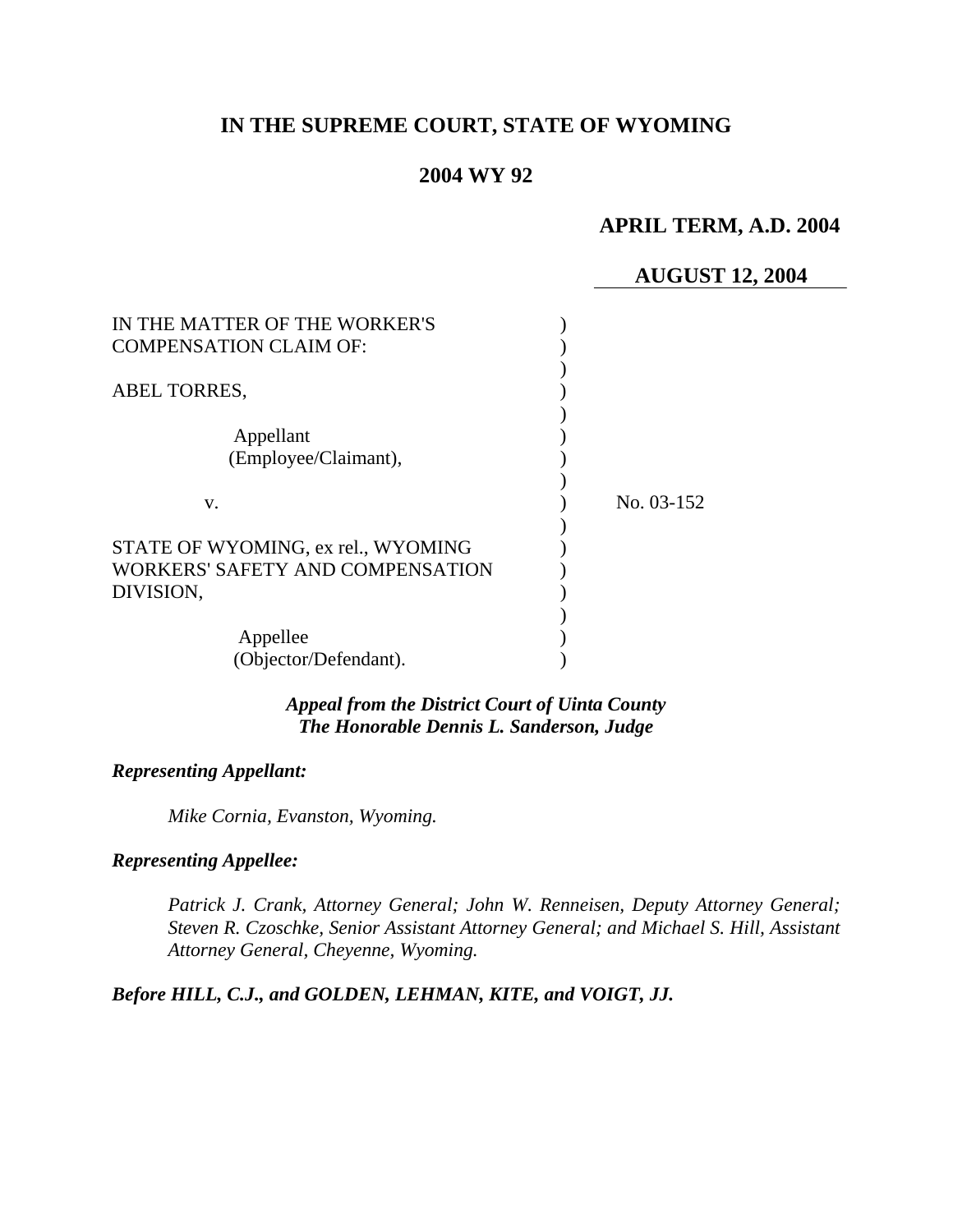### **VOIGT, Justice.**

 $\overline{a}$ 

[¶1] An injured worker was denied worker's compensation benefits because he was not "authorized to work by the United States department of justice," as required by state statute. Wyo. Stat. Ann. § 27-14-102(a)(vii) (LexisNexis 2001). The district court affirmed the Wyoming Workers' Safety and Compensation Division's (the Division) denial of benefits and the worker appealed. We dismiss the appeal because the constitutionality of a statute may not be raised in the direct appeal of an administrative agency decision.

#### *ISSUES*

[¶2] The issues presented by the parties are as follows:

1. May the appellant challenge the constitutionality of Wyo. Stat. Ann. § 27-14- 102(a)(vii) in an appeal of an administrative agency action?

2. Does Wyo. Stat. Ann. § 27-14-102(a)(vii) violate the equal protection guarantees of the Wyoming Constitution?

3. Does Wyo. Stat. Ann. § 27-14-102(a)(vii) violate the equal protection guarantees of the Fourteenth Amendment to the United States Constitution?

4. Does Wyo. Stat. Ann. § 27-14-102(a)(vii) violate the supremacy clause of the United States Constitution?

### *FACTS*

[¶3] While employed by Sims Industrial Services as a semi-skilled laborer, Abel Torres (the appellant) suffered a work-related injury. The Division determined the injury to be compensable and approved temporary total disability payments. Subsequently, however, payments were discontinued when the Division learned that the social security number given by the appellant did not "match" his name and that he was not authorized to work in the United States.<sup>1</sup> That determination was upheld after a hearing before the Office of Administrative Hearings. The hearing examiner concluded that the appellant was not an employee as defined by Wyoming statute, but reserved ruling on the constitutional issues raised by the appellant.

[¶4] The appellant filed a petition for review in the district court in which he challenged the constitutionality of Wyo. Stat. Ann.  $\S 27-14-102(a)(vii)$ , which states:

> "Employee" means any person engaged in any extrahazardous employment under any appointment, contract of hire or

<sup>1</sup> The appellant has admitted that he is an "illegal alien" and that he was using a "false" social security number.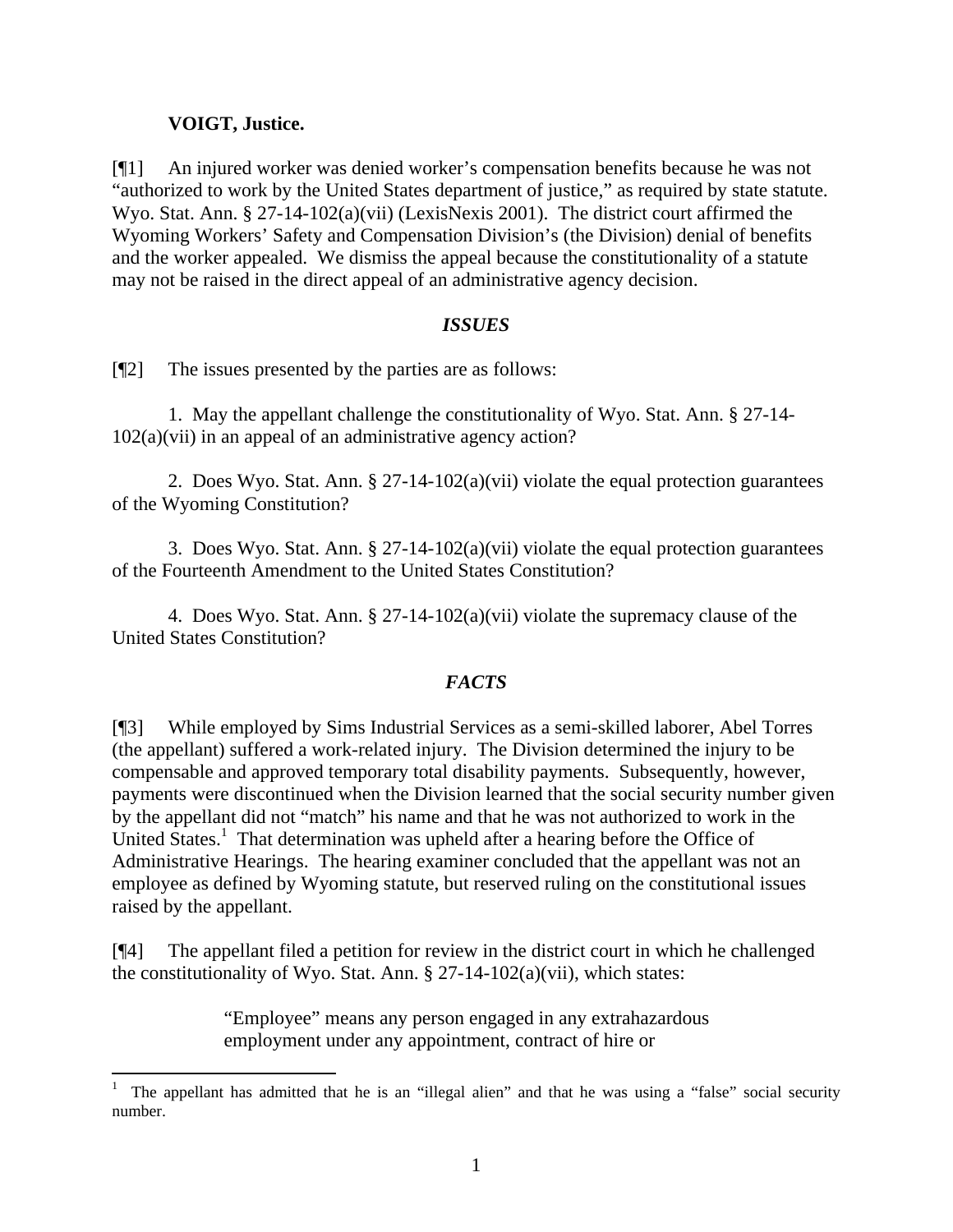apprenticeship, express or implied, oral or written, and includes legally employed minors and *aliens authorized to work by the United States department of justice, immigration and naturalization service.*

(Emphasis added.) The district court affirmed the decision of the Office of Administrative Hearings "for the reasons set forth in the Respondent's Brief." Unfortunately, the Respondent's Brief is not contained in the record before this Court, leaving us to speculate as to what reasons were set forth therein.

#### **DISCUSSION**

[¶5] The hearing examiner reached two conclusions that formed the gist of his decision. First, citing *V-1 Oil Co. v. State,* 934 P.2d 740, 743 (Wyo. 1997), the hearing examiner concluded that his office did not have the authority to rule on matters of constitutional law. Second, he concluded that the appellant was not an "employee" for purposes of the worker's compensation statutes. We presume these conclusions are what the district court affirmed.

[¶6] We will dismiss this appeal because neither the district court nor this Court has the authority in an administrative agency appeal to address a petition for review regarding the constitutionality of a statute. Rather, the correct course is an independent action for declaratory judgment.<sup>2</sup> In re Conflicting Lease Application for Wyoming Agr. Lease No. 1-*7027,* 972 P.2d 586, 586-88 (Wyo. 1999). *See also Frankel v. Board of County Com'rs of Teton County, Wyoming,* 2002 WY 13, ¶ 9, 39 P.3d 420, 423 (Wyo. 2002); *Disciplinary Matter of Billings,* 2001 WY 81, ¶ 41, 30 P.3d 557, 572 (Wyo. 2001); *Dorr v. Wyoming Bd. of Certified Public Accountants,* 2001 WY 37, ¶ 13, 21 P.3d 735, 742 (Wyo. 2001); *In re Worker's Compensation Claim of Shryack,* 3 P.3d 850, 856 (Wyo. 2000); and *In re Worker's Compensation Claim of Keck,* 985 P.2d 430, 433 (Wyo. 1999).

[¶7] The appellant cites several Wyoming cases in which this Court considered, in an appeal of administrative agency action, the constitutionality of a statute. We note, however, that those cases either preceded our clear holding to the contrary in *In re Conflicting Lease Application for Wyoming Agr. Lease No. 1-7027*, or the question of whether the constitutional issue was appropriate was not directly raised, or both. At any rate, to the extent that the following cases may be read as being inconsistent with the rule espoused in the present case, they are overruled: *In re Wright,* 983 P.2d 1227, 1232 (Wyo. 1999); *In re*

 $\overline{a}$ 

<sup>2</sup> *See* W.R.A.P. 12.12, which states:

The relief, review, or redress available in suits for injunction against agency action or enforcement, in actions for recovery of money, in actions for a declaratory judgment based on agency action or inaction, in actions seeking any common law writ to compel, review or restrain agency action shall be available by independent action notwithstanding any petition for review.